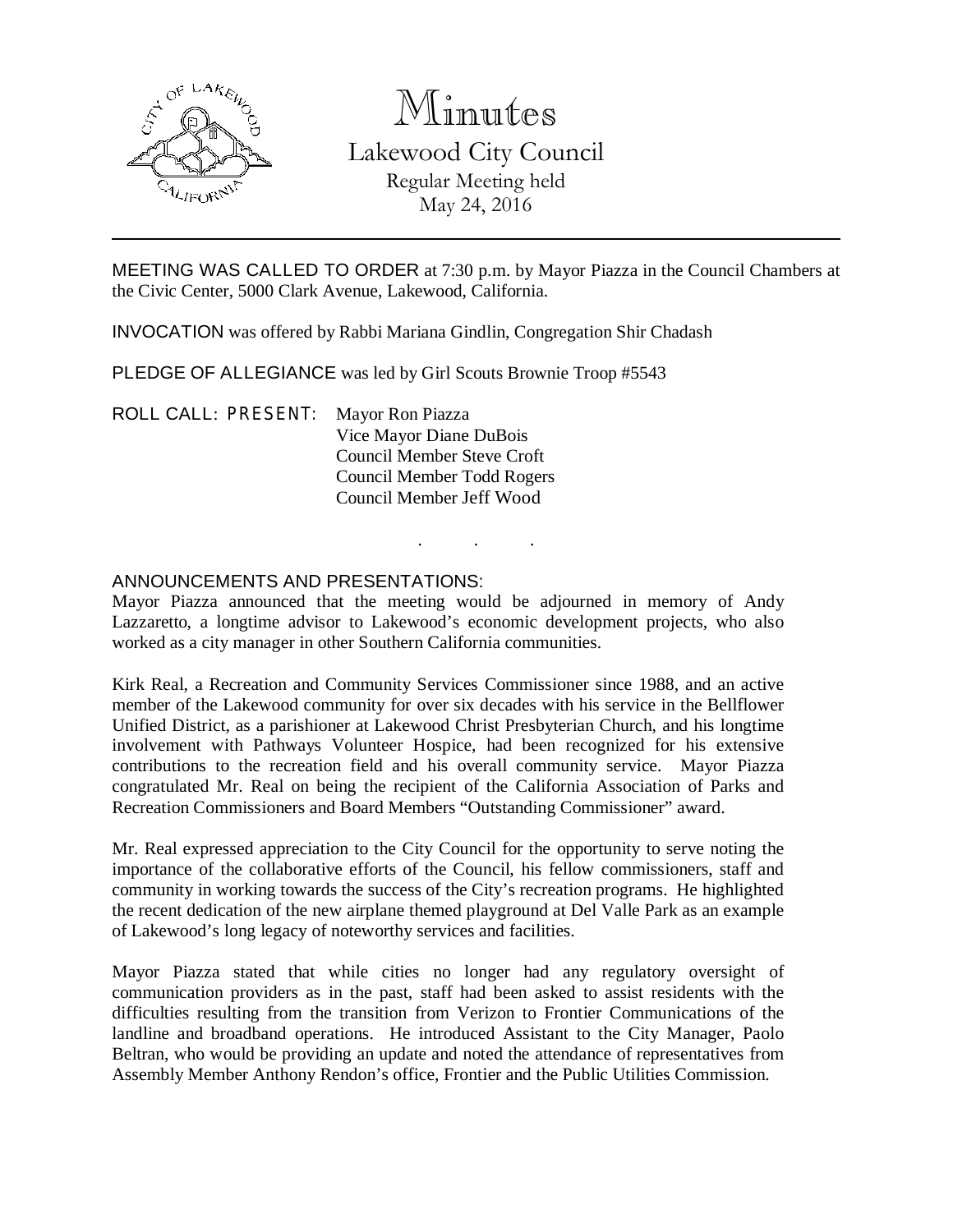## ANNOUNCEMENTS AND PRESENTATIONS: - Continued

Mr. Beltran reported that residents had experienced service interruptions and outages that affected their Internet, television and telephone services. When residents called for service, they reported having endured lengthy hold times, missed appointment windows or technicians not showing up at all. Earlier in the month, a town hall meeting doubling as a pop-up customer service center had been hosted by Assembly Member Patrick O'Donnell and an informational meeting attended by both Frontier and the Executive Director of the California Public Utilities Commission (PUC) had been held by Assembly Member Mike Gatto, chairman of the Assembly Utilities and Commerce Committee. The CPUC had received over 860 complaints since the transition in April. Mr. Beltran stated that Frontier customer service representatives were currently available in the Executive Board Room to assist with residents' issues and that there was no need to wait until the end of the meeting.

Veronica Zendejas, District Director for Assembly Member and Speaker Anthony Rendon, stated that the she and her staff worked directly with Frontier and the CPUC to be present to answer questions and to provide assistance to Lakewood residents.

Drisha Melton, CPUC Consumer Service Liaison/Supervisor, stated that she was available to address concerns and answer questions from the Council. She introduced staff members from the PUC's consumer affairs branch. She reported that the CPUC would be holding a call completion event on June 1st to address some of the issues with customers not having access to 911 and that Commissioner Sandoval had invited the public to attend.

Having received a multitude of complaints from residents, Mayor Piazza expressed appreciation to the representatives in attendance and stated the hope for their improved communication with the public and resolution of the issues.

In response to the issues raised by Council Member Rogers regarding his personal experience with Frontier's failures during the transition and whether there would be any monetary compensation for the vast number of people who suffered in silence by not reporting any problems, Ms. Melton stated that an investigation would be opened and a data request had been issued. She stated that because the CPUC had limited jurisdiction regarding the FIOS and Voice over Internet Protocol (VoIP) services, they had been working with Frontier to address those issues.

Council Member Wood expressed frustration with the Frontier transition noting that the switchover came with little notice. He requested responses to his inquiries pertaining to wait times while on hold for service calls, the location of call centers, the use of former Verizon employees, liability issues during emergencies, credits being applied automatically to accounts and contract limitations and penalties.

Responding to questions from Council Member Croft and Vice Mayor DuBois regarding regulatory authority over such services, Ms. Hien Vo Winter, CPUC Staff Attorney, explained that the CPUC had limited oversight of Internet and VoIP companies and that those that did not fall under the jurisdiction of the CPUC would be under the purview of the Federal Communications Commission.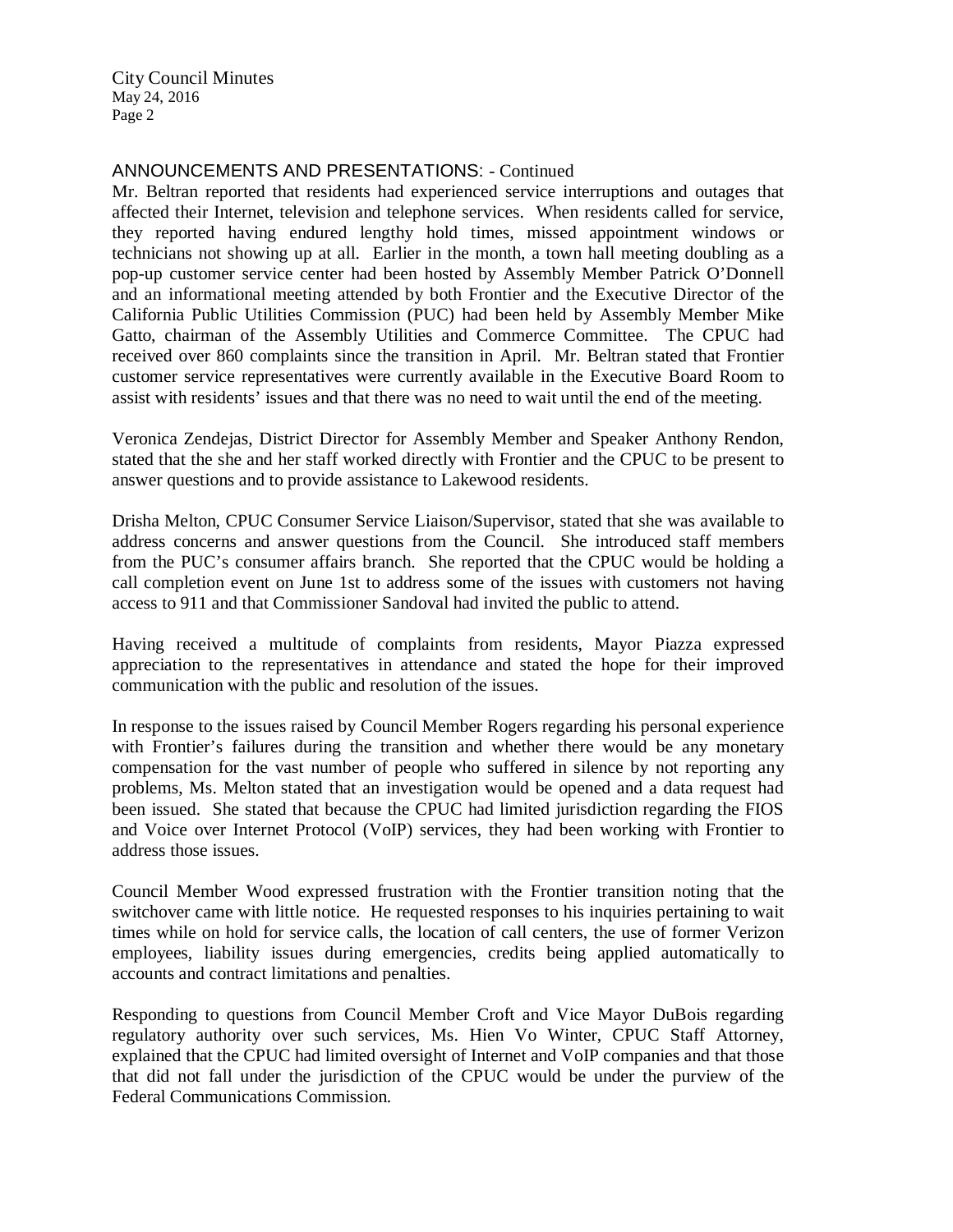## ANNOUNCEMENTS AND PRESENTATIONS: - Continued

Cameron Christian, Frontier Communications, Vice President of Marketing, West Region, conveyed apologies for the poor handling of the transition, and stated that over four thousand new customer service agents had been added at call centers in the U.S., where the company now directed most calls instead of its previous overseas call centers.

A Frontier customer, who did not provide his name, addressed the City Council regarding the service issues he had experienced.

Responding to Council Member Wood's request for clarification, Mr. Christian stated that while critical services had been transferred, some other features such as the video-on-demand content and the appearance of the Verizon screen were currently being processed.

Mr. Christian replied to Council Member Rogers' query by stating that for those who had not already reported service interruptions, an email could be directed to Western Regional President Melinda White at LetMelindaKnow@ftr.com.

Council Member Wood congratulated those who were involved in the opening of the airplane playground at Del Valle Park noting the event and the park had been well attended.

. . .

## ROUTINE ITEMS: COUNCIL MEMBER CROFT MOVED AND VICE MAYOR DUBOIS SECONDED TO APPROVE ROUTINE ITEMS 1 THROUGH 10.

- RI-1 Approval of Minutes of the Meeting held May 10, 2016
- RI-2 Approval of Personnel Transactions
- RI-3 Approval of Registers of Demands
- RI-4 Approval of Monthly Report of Investment Transactions
- RI-5 Acceptance of Notice of Completion for Public Works Project No. 2015-5, The Centre at Sycamore Plaza Boiler Replacement, Manley's Boiler, Inc.
- RI-6 Acceptance of Notice of Completion for Public Works Project No. 2015-6, Rynerson Park and Dell Valle Park Playgrounds, Micon Construction, Inc.
- RI-7 RESOLUTION NO. 2016-21; A RESOLUTION OF THE CITY COUNCIL OF THE CITY OF LAKEWOOD APPROVING SUBMITTAL OF APPLICATION FOR ALL CALRECYCLE PAYMENT PROGRAMS AND RELATED AUTHORIZATIONS FOR WHICH THE CITY OF LAKEWOOD IS ELIGIBLE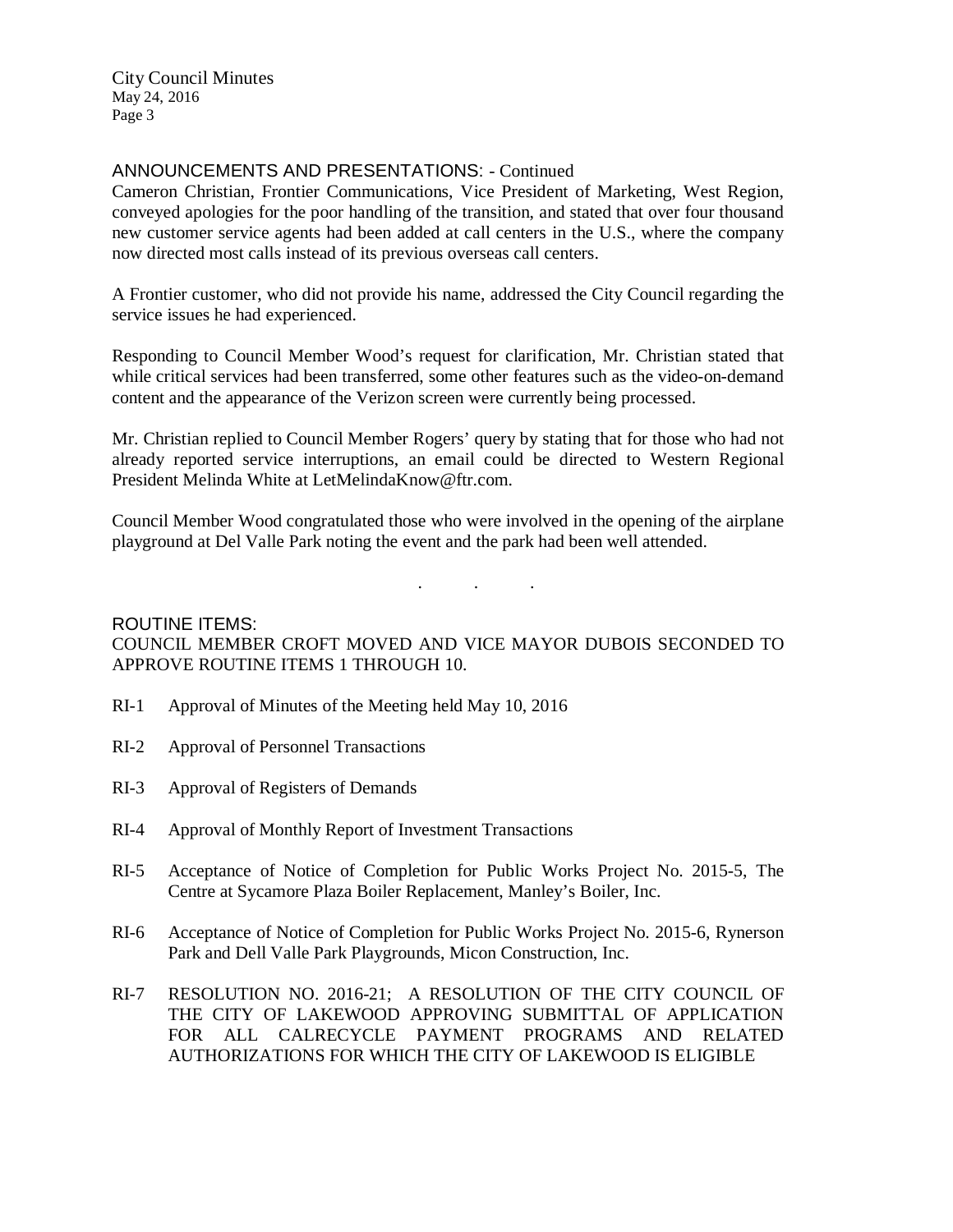#### ROUTINE ITEMS: - Continued

- RI-8 RESOLUTION NO. 2016-22; A RESOLUTION OF THE CITY COUNCIL OF THE CITY OF LAKEWOOD ADJUSTING THE MAXIMUM FEES OR CHARGES FOR BIN AND SPECIAL REFUSE SERVICE
- RI-9 Approval of Exclusive Sales Agreement for Two Helicopters
- RI-10 RESOLUTION NO. 2016-23; A RESOLUTION OF THE CITY COUNCIL OF THE CITY OF LAKEWOOD VACATING A 2 1/2 FOOT BY 50 FOOT SECTION OF THE PUBLIC ALLEY EAST OF SEINE AVENUE BETWEEN 207TH AND 209TH STREETS AND WITHIN THE CITY OF LAKEWOOD, CALIFORNIA, AND AS MORE PARTICULARLY DESCRIBED IN SAID RESOLUTION, AND SHOWN ON MAP ATTACHED HERETO

#### UPON ROLL CALL VOTE, THE MOTION WAS APPROVED:

AYES: COUNCIL MEMBERS: Croft, DuBois, Rogers, Wood and Piazza NAYS: COUNCIL MEMBERS: None

## 1.1 • PERMIT APPLICATIONS FOR THE SALE OF FIREWORKS

Director of Administrative Services, Diane Perkin, made a presentation based on the memo in the agenda and reported that twenty-six organizations had complied with the necessary requirements for filing applications for permits to sell fireworks and that the Public Safety Committee had reviewed the applications. It was staff's recommendation that the City Council conduct a public hearing and approve the issuance of permits for temporary fireworks stands.

 $\mathbf{r}$  .  $\mathbf{r}$  ,  $\mathbf{r}$  ,  $\mathbf{r}$  ,  $\mathbf{r}$  ,  $\mathbf{r}$  ,  $\mathbf{r}$ 

Mayor Piazza opened the public hearing at 8:18 p.m. and called for anyone in the audience wishing to address the City Council on this matter. There was no response.

COUNCIL MEMBER ROGERS MOVED AND COUNCIL MEMBER WOOD SECONDED TO APPROVE THE APPLICATIONS FOR FIREWORKS STANDS AS SUBMITTED. UPON ROLL CALL VOTE, THE MOTION WAS APPROVED:

. . .

AYES: COUNCIL MEMBERS: Croft, DuBois, Rogers, Wood and Piazza NAYS: COUNCIL MEMBERS: None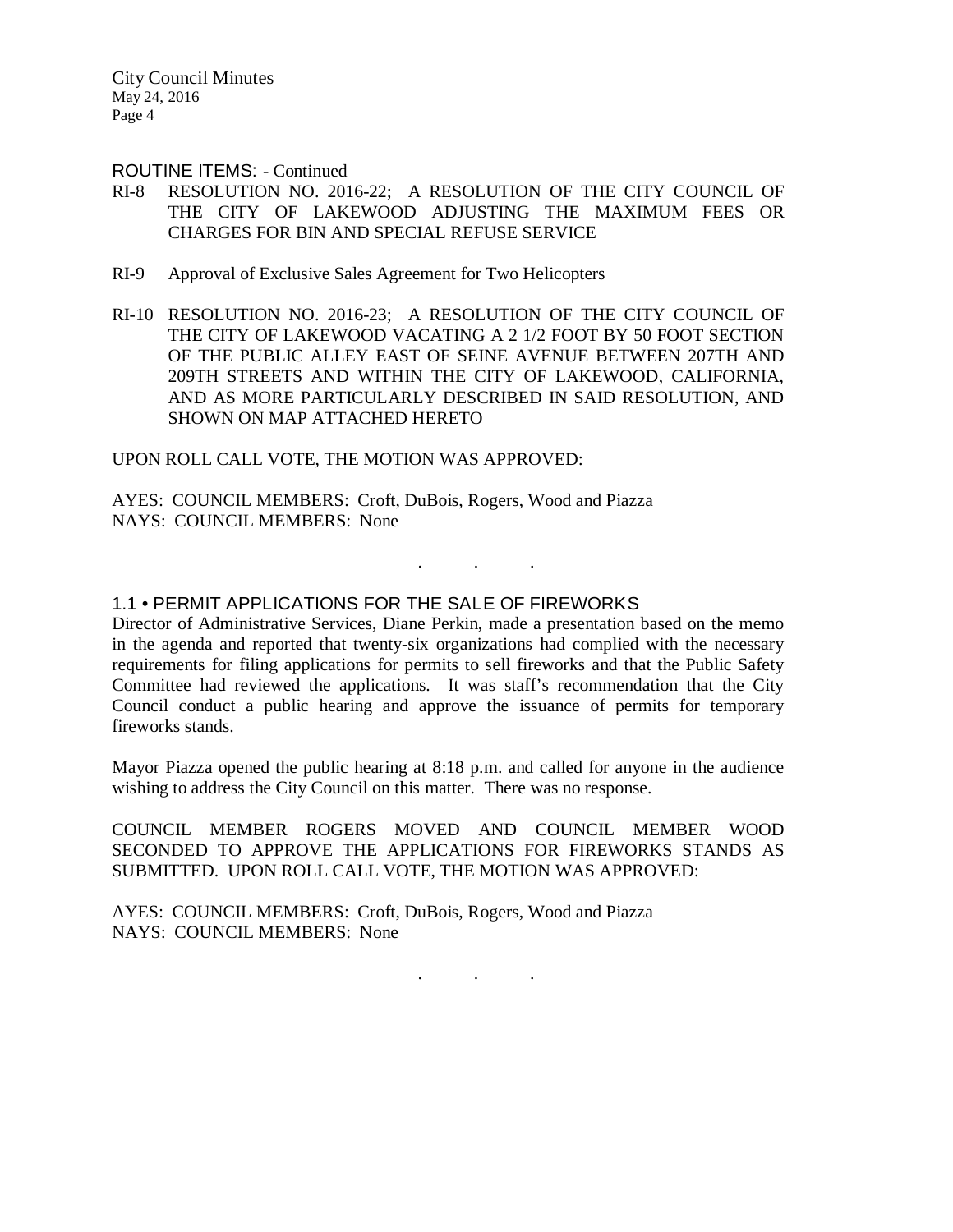## 1.2 • RESOLUTION NO. 2016-24; MODIFYING WATER CONSERVATION **MEASURES**

Jason Wen, Director of Water Resources, displayed slides and reported that new conservation standards were approved by the State Water Resources Control Board on May 18th which included basic requirements mandating water waste restrictions that applied to all California residents, modified demand reduction targets based on the availability of water supplies and a three-year sustainability assessment. He highlighted the new standard of self certification which would go into effect on June 1st pending approval by the Office of Administrative Law. Mr. Wen concluded by stating that staff recommended adoption of the proposed resolution modifying water conservation measures by reason of regulations imposed by the State of California.

Council Member Croft stated as a reminder to residents that the City's water supply had always been sufficient but that conservation targets had been imposed due to State mandates. He reported that because residents had exceeded conservation goals, the restrictions limiting the days and amount of time for watering could be lifted. He encouraged residents to maintain their water-wise efforts and cautioned that some prohibitions such as hosing down driveways and sidewalks or hand washing a car, except with a bucket or hose with a shut-off nozzle, would continue.

Council Member Rogers expressed appreciation to his Council colleagues for protecting Lakewood's ratepayers by not requiring them to pay more for using less water.

Mayor Piazza explained that the City's water program had been run like a business and stated the importance of maintaining the infrastructure with quality wells, pumps, and reservoirs. He conveyed gratitude to Lakewood's water customers for their efforts and for having surpassed the goals the State had set leaving the City in a position to relax some restrictions and allow for the landscaping and trees to recover.

Mayor Piazza opened the public hearing at 8:33 p.m. and called for anyone in the audience wishing to address the City Council on this matter.

Gerald Stribling spoke in opposition to an increase in water rates and addressed the City Council regarding parking at Weingart Senior Center.

Mayor Piazza clarified that the numbers referenced by Mr. Stribling pertained to the proposed adjustment of the per unit charge for water consumption.

RESOLUTION NO. 2016-24; A RESOLUTION OF THE CITY COUNCIL OF THE CITY OF LAKEWOOD MODIFYING WATER CONSERVATION MEASURES BY REASON OF REGULATIONS IMPOSED BY THE STATE OF CALIFORNIA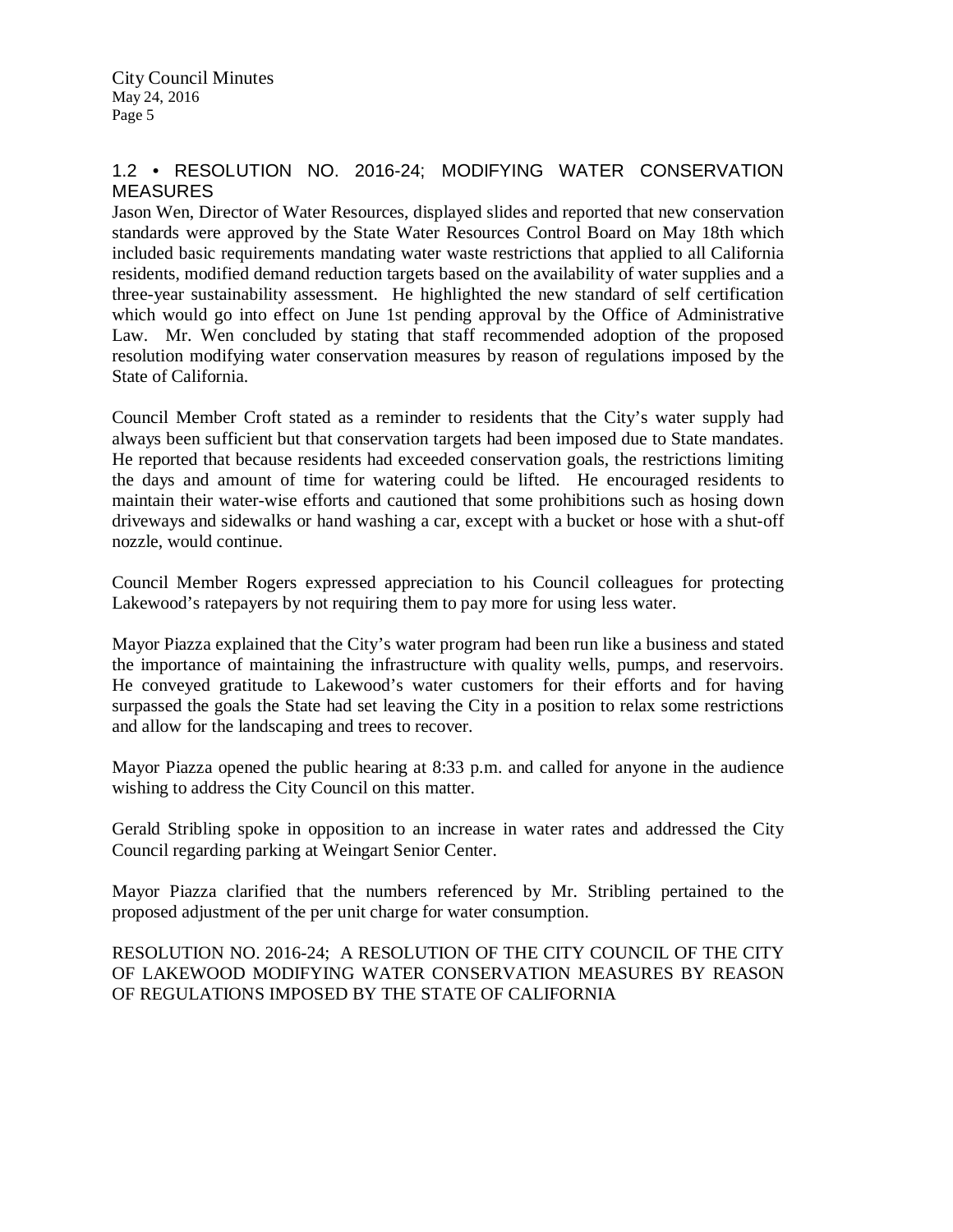1.2 • RESOLUTION NO. 2016-24; MODIFYING WATER CONSERVATION MEASURES - Continued COUNCIL MEMBER WOOD MOVED AND COUNCIL MEMBER ROGERS SECONDED TO ADOPT RESOLUTION NO. 2016-24. UPON ROLL CALL VOTE, THE MOTION WAS APPROVED:

AYES: COUNCIL MEMBERS: Croft, DuBois, Rogers, Wood and Piazza NAYS: COUNCIL MEMBERS: None

### 1.3 • ORDINANCE NO. 2016-2; AMENDING THE LAKEWOOD MUNICIPAL CODE REGARDING THE DEVELOPMENT REVIEW BOARD PROCEDURES

. . .

Sonia Southwell, Director of Community Development, displayed slides and made a presentation based on the memo in the agenda stating that some of the current Development Review Board provisions in the Lakewood Municipal Code were no longer applicable and needed to be updated to reflect current operating procedures and practices. Among the items requiring modification were references to the now disestablished Lakewood Redevelopment Agency, application submittal requirements, notification requirements, quorum requirements, review and referral procedures, appeal procedures, and authority for interim appointments to fill temporary vacancies. She concluded by stating that it was recommended that the City Council introduce the proposed ordinance amending the Lakewood Municipal Code pertaining to modifications of the Development Review Board procedures along with the related categorical exemption.

Mayor Piazza opened the public hearing at 8:42 p.m. and called for anyone in the audience wishing to address the City Council on this matter. There was no response.

ORDINANCE NO. 2016-2; AN ORDINANCE OF THE CITY COUNCIL OF THE CITY OF LAKEWOOD AMENDING PART 18 OF CHAPTER 3 OF ARTICLE IX OF THE LAKEWOOD MUNICIPAL CODE REGARDING THE DEVELOPMENT REVIEW BOARD PROCEDURES was read by title by the City Clerk.

COUNCIL MEMBER WOOD MOVED AND COUNCIL MEMBER CROFT SECONDED TO WAIVE FURTHER READING AND INTRODUCE ORDINANCE NO. 2016-2 AND THE RELATED CATEGORICAL EXEMPTION. UPON ROLL CALL VOTE, THE MOTION WAS APPROVED:

AYES: COUNCIL MEMBERS: Croft, DuBois, Rogers, Wood and Piazza NAYS: COUNCIL MEMBERS: None

. . .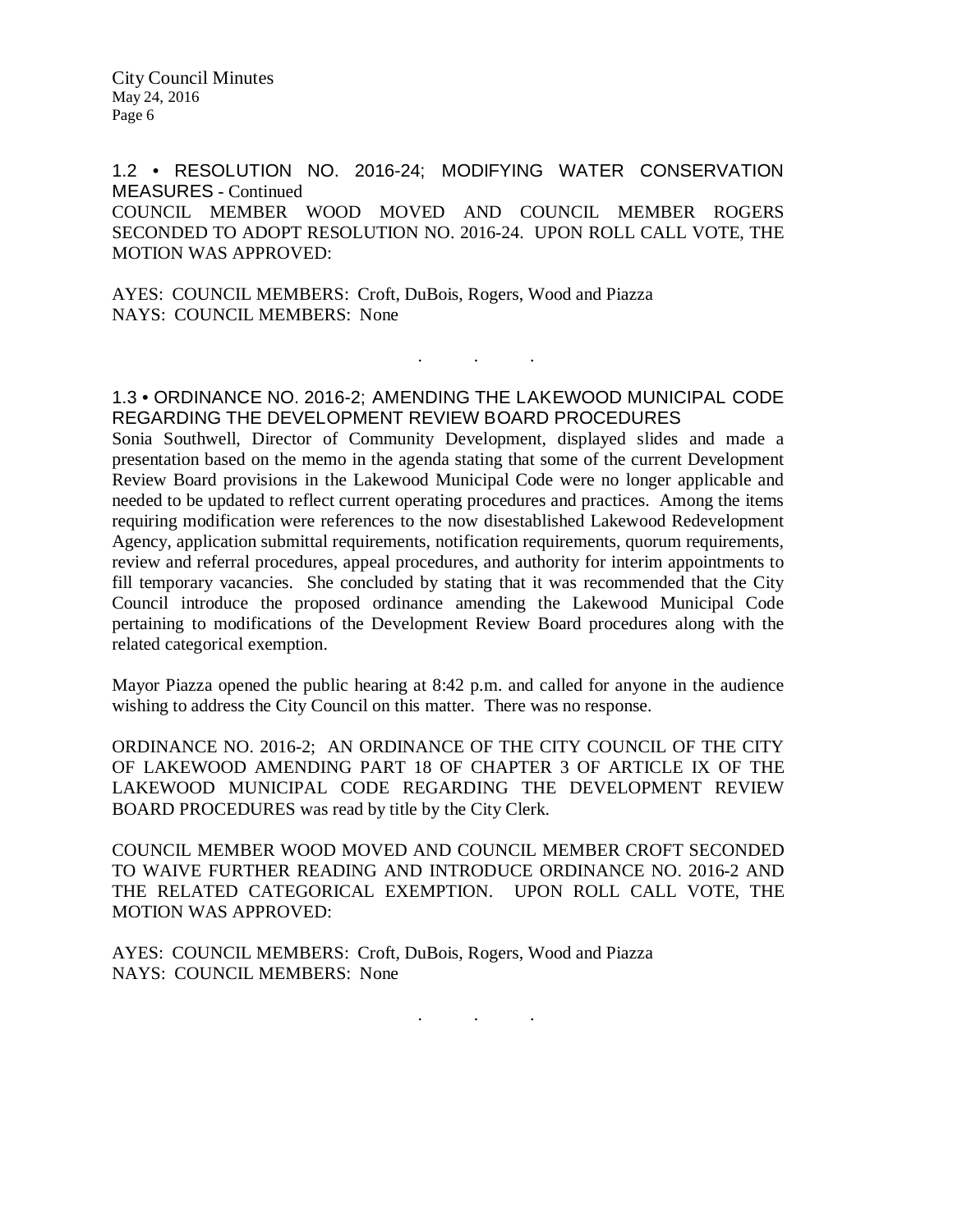## 1.4 • ORDINANCE NO. 2016-3; AMENDING THE LAKEWOOD MUNICIPAL CODE REGARDING INFRACTIONS

Steve Skolnik, City Attorney, stated that staff had learned recently that the Southeast Area Animal Control Authority (SEAACA) had been effectively prohibited from making court filings for violations of animal control regulations in Lakewood because Bellflower Court would no longer accept misdemeanor filings for such violations and accepted them only if they were treated as infractions. The Municipal Code at present did not allow for treating animal control violations as infractions because the Code designated all violations to be misdemeanors, except for a short list of violations which may be treated as infractions. Many other city codes contain blanket discretion, usually vested in the City Attorney, to treat any violation as an infraction. If adopted, the proposed ordinance would codify that discretion in the Code, which would solve the immediate SEAACA issue. Staff recommended that the City Council conduct a public hearing and introduce the proposed ordinance amending the Lakewood Municipal Code regarding infractions.

Responding to Council Member Rogers' inquiries, Mr. Skolnik stated that the proposed ordinance resulted from a SEAACA report regarding the inability to file such violations as misdemeanors and that the ordinance could be modified to resolve the SEAACA issues. Mr. Skolnik further noted that the determination of municipal code violations as either misdemeanor or infraction could be established on a case by case basis and offered that the blanket discretion could be removed from the proposed ordinance.

Public Works Director Lisa Rapp responded to Council Member Wood's question by stating that there were few animal control violation cases which had not been allowed such filings.

Council Member Rogers and Vice Mayor DuBois requested additional information regarding the process or standard by which to differentiate between infractions and misdemeanors noting the need to tread lightly to avoid setting unintended precedents.

Mr. Skolnik advised that since this matter had been formally noticed as a public hearing, it would be appropriate to open the public hearing prior to continuance.

Mayor Piazza opened the public hearing at 8:50 p.m. and called for anyone in the audience wishing to address the City Council on this matter. There was no response.

VICE MAYOR DUBOIS MOVED AND COUNCIL MEMBER ROGERS SECONDED TO CONTINUE THE PUBLIC HEARING TO THE REGULAR MEETING TO BE HELD ON JUNE 14, 2016. UPON ROLL CALL VOTE, THE MOTION WAS APPROVED:

AYES: COUNCIL MEMBERS: Croft, DuBois, Rogers, Wood and Piazza NAYS: COUNCIL MEMBERS: None

. . .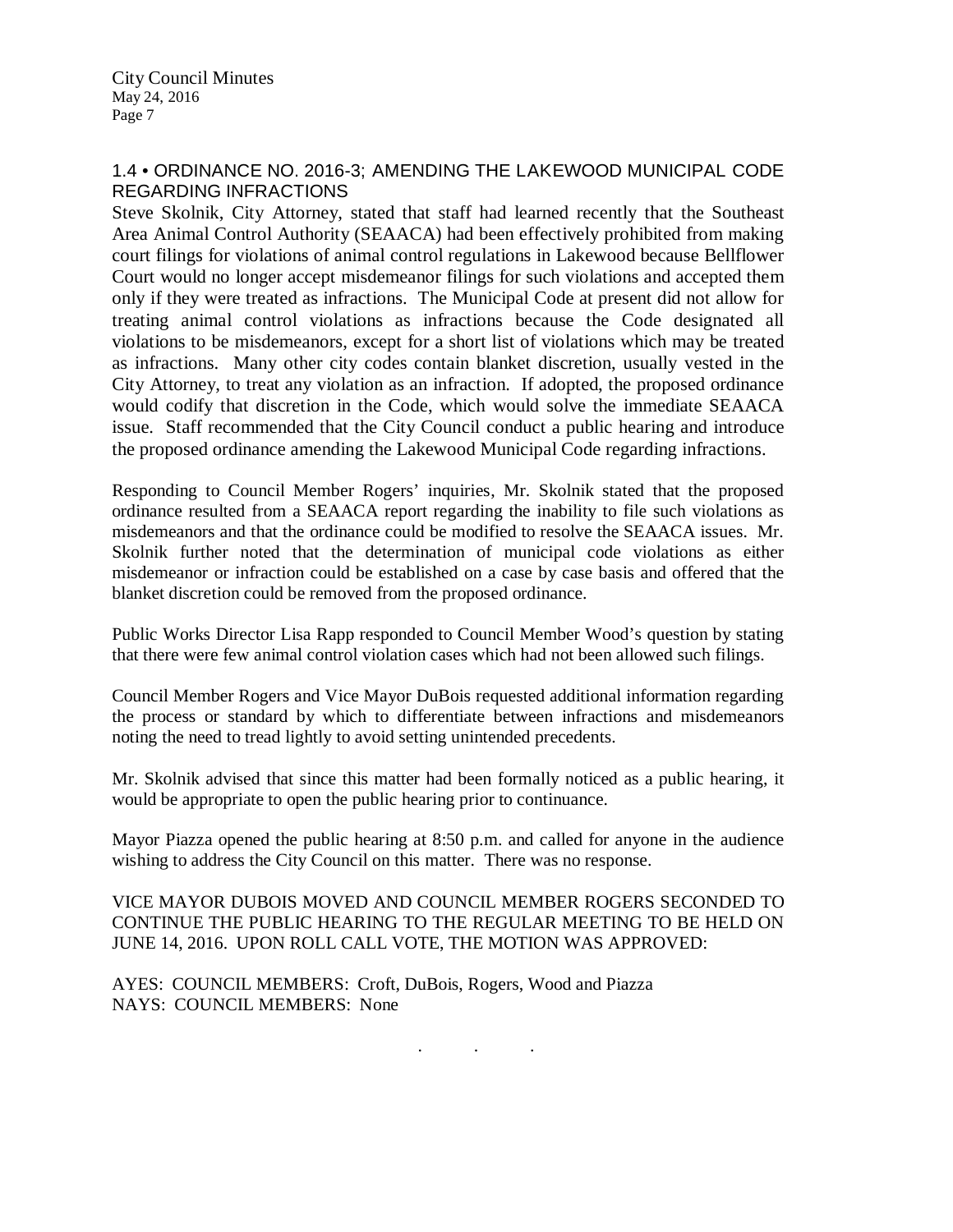1.5 • SUBMITTAL OF JUSTICE ASSISTANCE GRANT PROGRAM FUNDING

Carol Flynn Jacoby, Deputy City Manager, made a presentation based on the memo in the agenda and reported that the City had been notified of an entitlement grant in the amount of \$17,447 from the Justice Assistance Grant (JAG) program and that funding for the Abatement Team deputy was an eligible expenditure. The Abatement Team worked to identify and "clean up" nuisance housing units and businesses that created a haven for criminal activities as well as addressed unsightly properties with residents who disturb the peace and safety of Lakewood neighborhoods. She stated the Special Assignment deputy was a key member of the team and a portion of the contract cost could be offset by the grant. It was staff's recommendation that the City Council approve the submittal of the JAG Program funding for the Crime, Public Nuisance, and Property Abatement Team deputy; receive public comment on the grant; authorize the City Manager to apply for the grant and sign the appropriate paperwork; and direct the Administrative Services Director to appropriate \$17,447 in the 2016 JAG grant fund when awarded.

Mayor Piazza opened the public hearing at 8:53 p.m. and called for anyone in the audience wishing to address the City Council on this matter. There was no response.

COUNCIL MEMBER CROFT MOVED AND VICE MAYOR DUBOIS SECONDED TO APPROVE STAFF'S RECOMMENDATIONS. UPON ROLL CALL VOTE, THE MOTION WAS APPROVED:

AYES: COUNCIL MEMBERS: Croft, DuBois, Wood and Piazza NAYS: COUNCIL MEMBERS: None ABSTAIN: COUNCIL MEMBERS: Rogers

3.1 • PREVIEW OF 2016 SUMMER PROGRAMS AND SUMMER CATALOG

Recreation and Community Services Director Lisa Litzinger displayed slides and presented a report based on the memo in the agenda. She reported that a full range of activities had been planned for all ages over the summer, with over 680 contract classes for youth and adults and events like the Summer Concerts in the Park at Del Valle Park; the Finally It's Friday family programs; Lakewood Youth Sports t-ball, baseball, and softball; and the Aquatics programs at Mayfair and McCormick Pools. Ms. Litzinger noted that staff training was a vital part of planning for the summer season. She concluded by urging Lakewood residents to check out the new summer recreation catalog and take advantage of the programs offered.

. . .

SUCCESSOR AGENCY ACTIONS 1. Approval of Register of Demands COUNCIL MEMBER WOOD MOVED AND COUNCIL MEMBER ROGERS SECONDED TO APPROVE THE REGISTER OF DEMANDS.

. . .